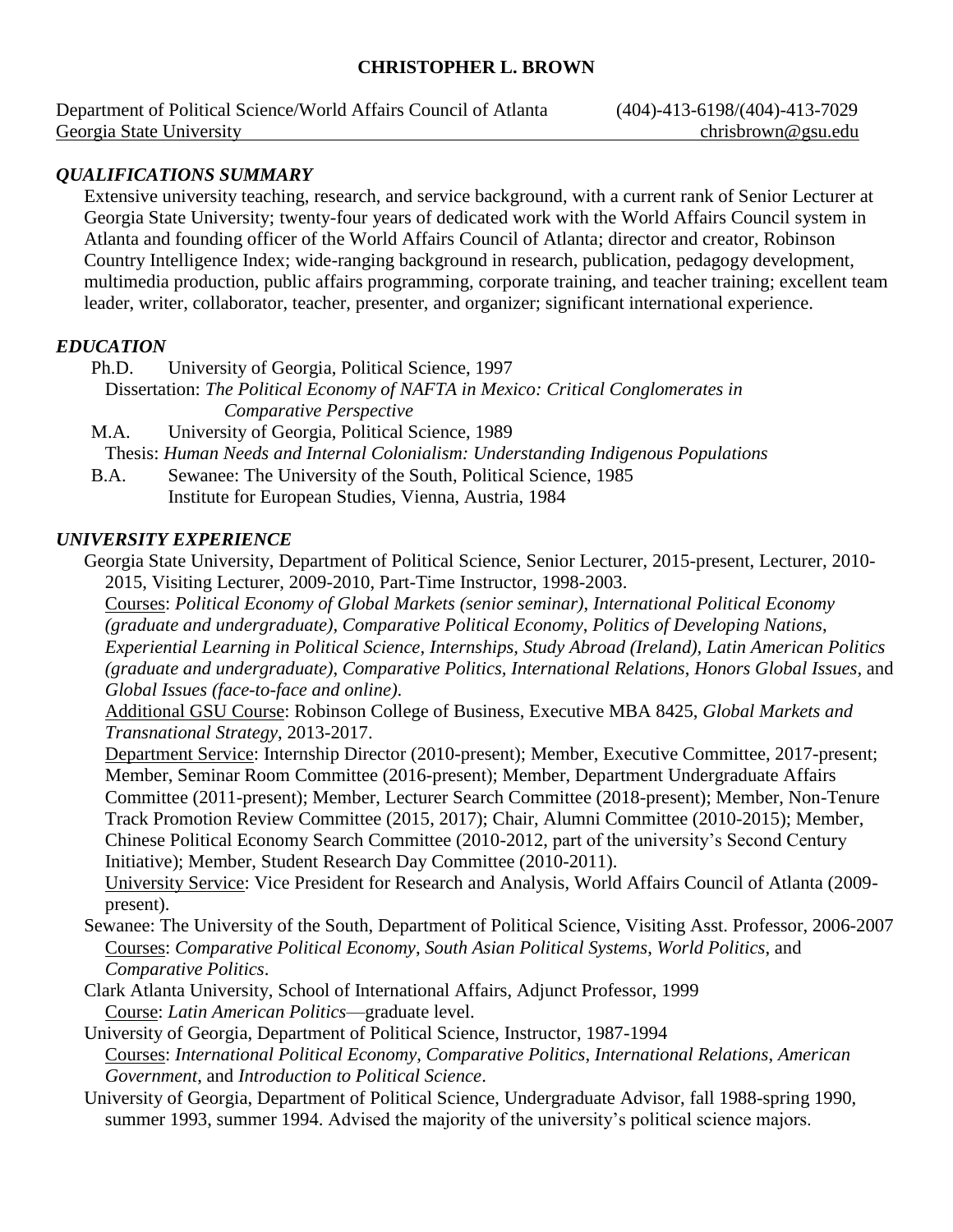# Christopher L. Brown  $\sim$  2 -

# *PROFESSIONAL EXPERIENCE*

World Affairs Council of Atlanta, Vice President for Research and Analysis, winter 2009-present:

- Serves as a founding officer of the World Affairs Council of Atlanta (WACATL), affiliated with the World Affairs Councils of America and GSU's Robinson College of Business.
- Directs a student-based (graduate and undergraduate) research team developing/creating the Robinson Country Intelligence Index [\(http://rcii.gsu.edu/\)](http://rcii.gsu.edu/) in partnership with the Robinson College of Business and other units of the university.
- Co-Directs the Council's Graduate Research Assistant and Internship Program (20+ GRAs and interns annually).
- Participates in the design, implementation, and reporting of Council events, including organizing and moderating Ambassadorial-level "Student-Faculty Dialogues" on the GSU campus.
- Works to strengthen the connection between WACATL, the Political Science Department, and the GSU Community.

Consultant, Deloitte Global Services Limited (2011).

• Geopolitical consulting services for the Deloitte Center for Cross-Border Investment.

Southern Center for International Studies (Atlanta, Georgia), Research Director, 1994-2009:

- Directed research for 20 PBS television specials in a Peabody-award-winning series featuring former U.S. Secretaries of State, former U.S. Secretaries of Defense, and other world leaders.
- Authored or Co-Authored 12 books in the *World in Transition* series, used in classrooms across the United States.
- Directed research for 6 full-length educational videos in the *World in Transition* series.
- Directed the World Affairs Councils of America/*World in Transition* Flagship program, a national initiative to bring international affairs to U.S. classrooms.
- Managed the SCIS Research Library and internship program (12-15 interns annually; 3 permanent staff).
- Presented or otherwise participated in numerous professional conferences, including 7 European conferences (Germany, United Kingdom, and Spain).
- Developed pedagogy and served as a trainer for corporate training programs (Siemens, Home Depot, Wachovia, and Chubb Insurance).
- Presented at numerous teacher training workshops and community events.
- Participated on a leadership trip to India with Emory University's Halle Institute, and on a leadership trip to Taiwan with the World Affairs Councils of America.

# *SELECTED PUBLICATIONS and DIGITAL/MULTIMEDIA PROJECTS*

# *Director, Robinson Country Intelligence Index [\(http://rcii.gsu.edu/\)](http://rcii.gsu.edu/)*

*"A dynamic, holistic tool that allows users to undertake insightful, clinical diagnoses of countries and international topics."*

Initiated in 2009, this student-centered project is the product of a partnership between the Robinson College of Business, WACATL, the Department of Political Science, and the Office of Instructional Innovation and Technology. I serve as RCII Director/Creator and am the leader and catalyst for the conceptualization and development of the tool, as well as the extensive pedagogy associated with it. The RCII saw its first subscriptions in 2015, and subscriptions in 2018 topped 2400 (generating roughly \$50,000). Ten unique graduate and undergraduate classes across disciplines have incorporated the tool into their curriculum. More than 80 graduate/undergraduate GRAs or student-interns have served on the RCII Team. In addition to supporting GRAs working on the RCII project, the RCII has also supported the GEOS Fellowship Program. In 2017, the RCII was incorporated into adaptive learning courseware (RealizeIt, see below), a project which won the Online Learning Consortium's 2018 "Digital Learning Innovation Award" (\$10,000 prize).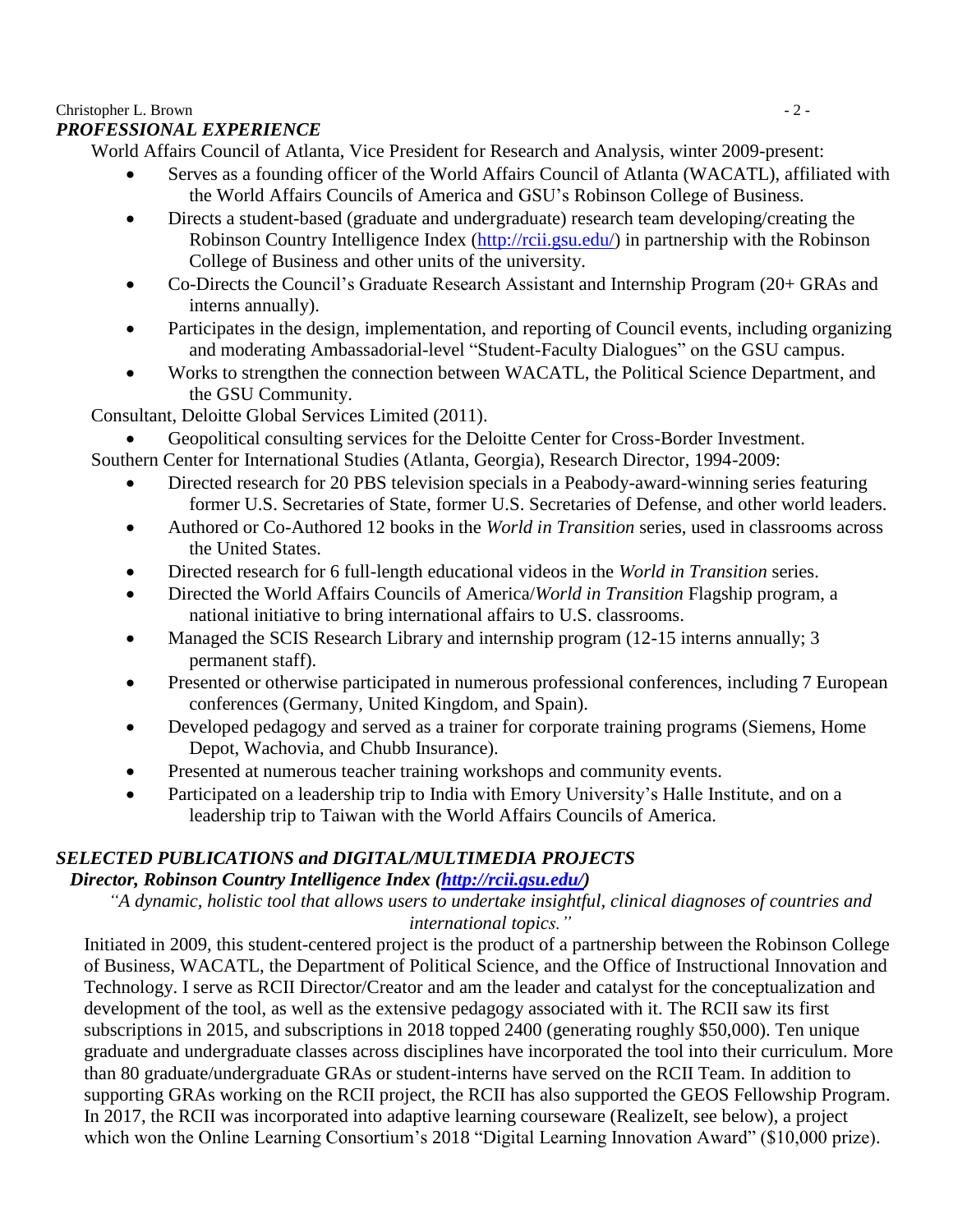#### Christopher L. Brown  $\overline{a}$  - 3 -

# *SELECTED PUBLICATIONS and DIGITAL/MULTIMEDIA PROJECTS (cont.)*

# *Project Lead (with Jeannie Grussendorf), "Global Issues Adaptive Learning Course"*

I am one of eight GSU faculty members across three departments on a \$515,000 Association of Public Land-grant Universities/Gates Foundation grant to assess the use of adaptive learning courseware (Dr. Tim Renick, Principal Investigator). I have worked with Dr. Jeannie Grussendorf, the company RealizeIt, and others to iteratively create and develop an adaptive learning "Global Issues" course. In 2017-2018, we initiated a full-scale pilot implementation, with an associated academic study, and continue to improve the course and expand its outreach. This project was awarded the Online Learning Consortium's "2018 Digital Learning Innovation Award" (\$10,000 prize).

### *Academic Papers*

Brown, Christopher L., S. Tamer Cavusgil, A. Wayne Lord, "Country-Risk Measurement and Analysis: A New Conceptualization and Managerial Tool", *International Business Review*, 2015.

### *Works in Progress*

Brown, Christopher L., Jeannie Grussendorf, Michael Shea, and Justin Kingsland, "Changing the Paradigm? Creating an Adaptive Course to Improve Student Engagement and Outcomes in Introductory Political Science Classes" (to be submitted the *Journal of Political Science Education*)

### *World in Transition Series*

Each book in the Southern Center for International Studies' *World in Transition* series contains background essays, lesson plans, and primary source materials. A unique feature of the series is the incorporation of a video that includes documentary footage, as well as excerpts from SCIS television conferences with world leaders. These materials have received critical acclaim and are used in schools and Air Force ROTC programs across the United States. I worked extensively on all aspects of these materials, writing both essays and pedagogy. Co-authors included a wide-range of academic scholars and senior professionals. Books authored:

*South Asia in Transition: Essays* (2006) Books co-authored: *Global and Cultural Studies Student Workbooks,* vols. 1 and 2 (2006, 2007) *South Asia in Transition* (2006) Books co-authored and edited: *Africa in Transition* (2000) *The End of the Soviet Union*, 2nd ed., (1999) *Russia and the Other Former Soviet Republics in Transition* (1998)

*Regional Studies Reader* (2003, 2005, 2007) *Middle East in Transition*, 2<sup>nd</sup> ed., (2004) *Europe in Transition* (2002)

*East Asia in Transition* (1996) *Latin America in Transition* (1995)

### Internet Articles

The Southern Center updates the essays in the *World in Transition* series on its website [\(www.scis.org\)](http://www.scis.org/). I was the primary author of these 28 "living" essays 2000-2009.

### *Educational Project Research Director:*

Each of the *World in Transition Series* videos contains extensive documentary footage as well as excerpts from meetings with former U.S. Secretaries of State, former U.S. Secretaries of Defense, regional experts, and other world leaders.

*South Asia in Transition* (2006) *Europe in Transition* (2002) *Africa in Transition* (2000)

*Russia and the Other Former Soviet Republics in Transition* (1998) *East Asia in Transition* (1996) *Latin America in Transition* (1995)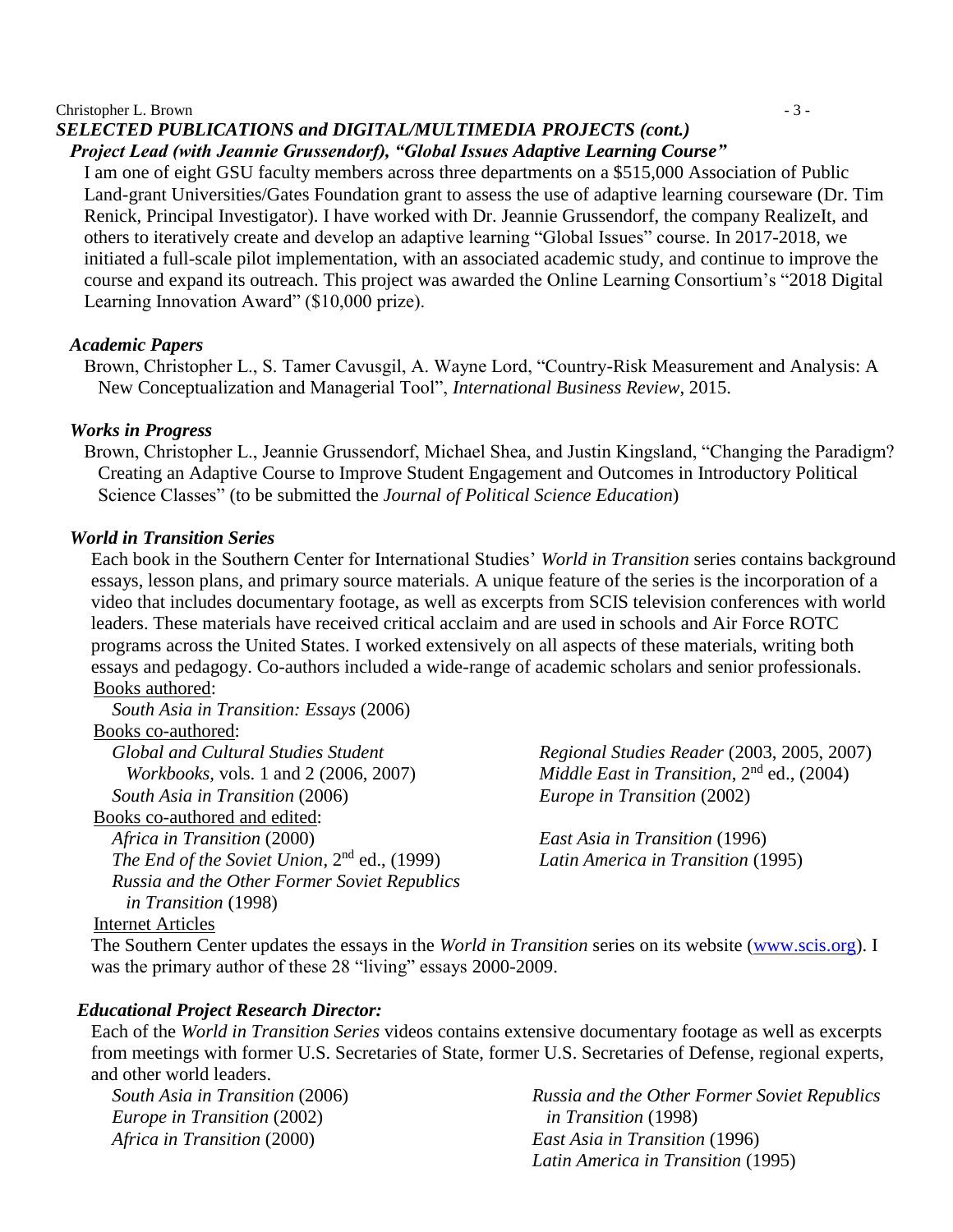# *SELECTED PUBLICATIONS and MULTIMEDIA/DIGITAL PROJECTS (cont.)*

*Conference Research Director, PBS Television Specials th Report of the Former Secretaries of State* (2008) *th Annual Conference of former Secretaries of Defense* (2006) *The Angry World: International News Coverage in America* (2003) *nd Former Secretaries of Health and Human Services Conference* (2002) *th Annual Conference of former Secretaries of Defense* (2002) *Summit on Europe* (2001) *st Former Secretaries of Health and Human Services Conference* (2000) *2000 Conference with Former Secretaries of State and World Leaders* (2000) *World Leaders Conference at the National Summit on Africa* (2000) *th Annual Conference with former Secretaries of Defense* (1999) *th Annual Conference with former Secretaries of Defense* (1998) *th Annual Conference with former Secretaries of State* (1998) *th Conference with former Secretaries of State and World Leaders* (1997) *th Annual Conference with former Secretaries of Defense* (1997) *th Annual Conference with former Secretaries of Defense* (1997) *1995 Conference with former US Ambassadors to the United Nations* (1995) *th Annual Conference with former Secretaries of State* (1995) *th Annual Conference with former Secretaries of Defense* (1995) *th Annual Conference with former Secretaries of State* (1994) *th Annual Conference with former Secretaries of Defense* (1994)

# *Media Contributions and World Affairs Council of Atlanta White Papers*

- Brown, Chris, ["Georgia State Research Tool Helps Companies Measure, Manage Global Risk",](https://www.globalatlanta.com/georgia-state-research-tool-helps-companies-measure-manage-global-risk/) *Global Atlanta*, May 22, 2017.
- Rapporteur, *Global Strategic Leadership Forum*, second meeting, World Affairs Council of Atlanta and Robinson College of Business conference, Neville Isdell, Chair, Federal Reserve Bank of Atlanta, April 2010. [http://robinson.gsu.edu/resources/files/wacatl/april2010\\_whitepaper.pdf](http://robinson.gsu.edu/resources/files/wacatl/april2010_whitepaper.pdf)
- Rapporteur, *Global Strategic Leadership Forum*, first meeting, World Affairs Council of Atlanta and Robinson College of Business conference, Neville Isdell, Chair, Federal Reserve Bank of Atlanta, September 2009. [http://robinson.gsu.edu/resources/files/wacatl/september2009\\_whitepaper.pdf](http://robinson.gsu.edu/resources/files/wacatl/september2009_whitepaper.pdf)

# *SELECTED WORLD AFFAIRS COUNCIL PRESENTATIONS AND EVENTS (WACATL, SCIS, WACA)*

- "Endless War in the Middle East? Challenges for the New Administration", moderator of student-faculty dialogue with former U.S. Ambassador to Afghanistan, Iraq, Pakistan, Syria, Kuwait, and Lebanon Ryan Crocker, GSU Law School, November 29, 2016. Video: [Student-Faculty Dialogue Ryan Crocker;](https://gsu.hosted.panopto.com/Panopto/Pages/Viewer.aspx?id=f0d6fdf7-f6e4-48c0-a363-5dd90fd88107) Photos: [Ryan Crocker Photos.](https://www.flickr.com/photos/wacatl/31306422756/in/album-72157677265946915/)
- Nominator (with Wayne Lord), Cedric Suzman, [2016 Lifetime Achievement Award,](https://www.bizjournals.com/atlanta/news/2016/10/07/lifetime-achievementsuzman-a-catalyst-for.html) Governor's International Awards, sponsored by Atlanta Business Chronicle in partnership with the Georgia Department of Economic Development and the World Trade Center Atlanta.
- "Crisis in Syria & Iraq: An Ambassador's Perspective", moderator of student-faculty dialogue with former U.S. Ambassador to Syria Robert Ford, Park Place Hall 830, Georgia State University, April 2, 2015. Aired on *WRAS* (88.5 FM) and GSTV. Photos: [Robert Ford Photos.](https://www.flickr.com/photos/georgiastateinternational/sets/72157651321817379)
- "The Visegrad Four: Twenty Five Years of Change in the Heart of Central Europe", moderator of studentfaculty dialogue with the Ambassadors of Hungary, Poland, the Czech Republic, and Slovakia, GSU's Centennial Hall Auditorium, March 11, 2014. Airdate *WRAS* (88.5 FM): March 14, 2014. Article: *[Global Atlanta](http://www.globalatlanta.com/article/26812/ambassadors-call-for-closer-us-europe-ties-in-face-of-crimean-crisis/)* article; Photos: [Visegrad Four Photos.](https://www.flickr.com/photos/georgiastateinternational/sets/72157642224261634)
- "Chile: A South American Success Story," moderator of student-faculty dialogue with Chilean Ambassador Felipe Bulnes, Troy Moore Library, Georgia State University, October 9, 2013.
- "Future of Korea" moderator of student-faculty dialogue with Ambassador Charles Prichard and First Secretary Sangmin Lee, Speakers Auditorium, Georgia State University, March 23, 2012.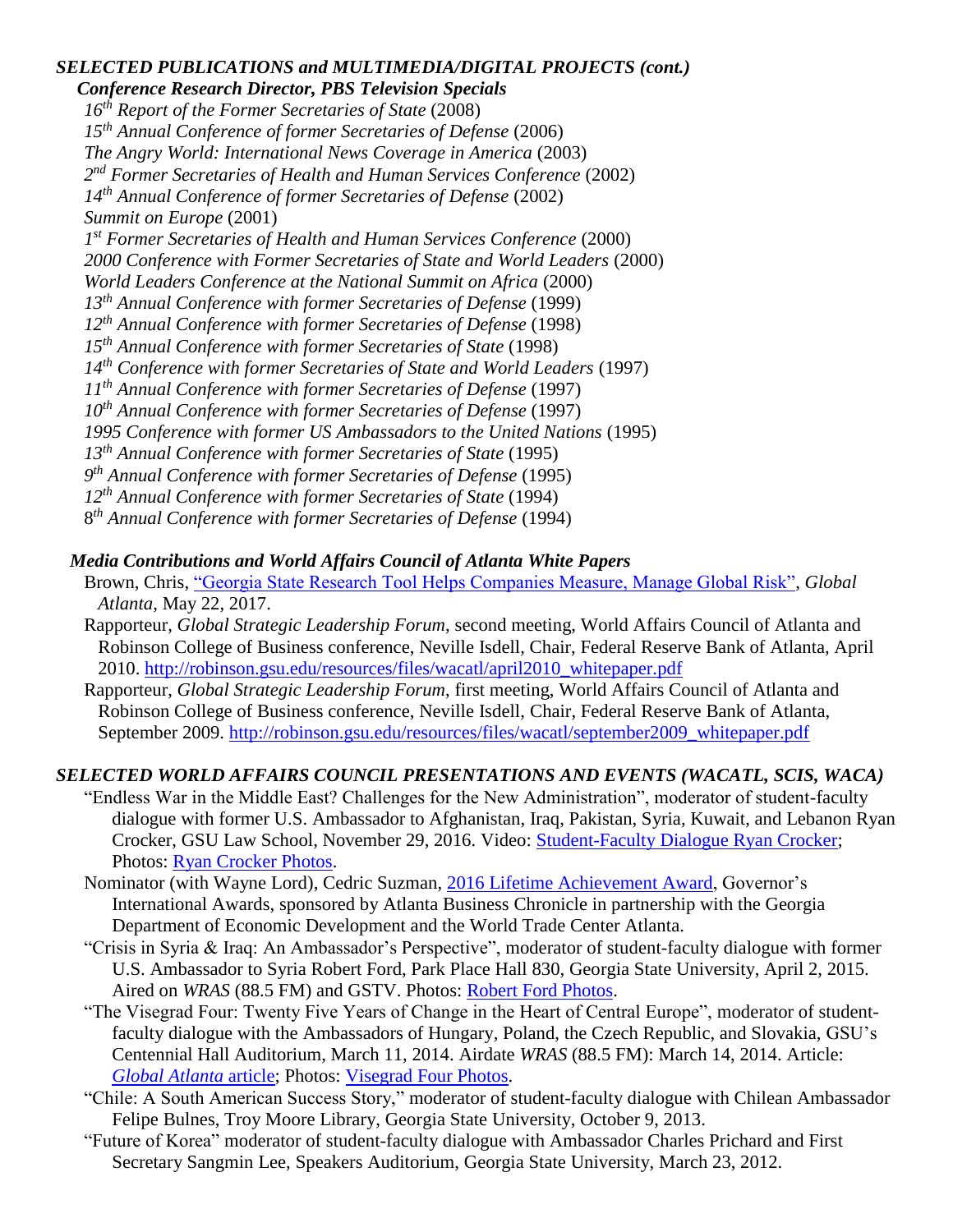Christopher L. Brown  $\sim$  5 -

*SELECTED WORLD AFFAIRS COUNCIL PRESENTATIONS AND EVENTS (cont.)*

- "The Swiss Connection, America's Bridge to Iran" moderator of student-faculty dialogue with Minister Guillaume Scheurer, Troy Moore Library, Georgia State University, September 27, 2011.
- "Kenya's Future Under a New Constitution" moderator of student-faculty dialogue with Kenyan Ambassador Elkanah Odembo," Troy Moore Library, October 21, 2010. Article: *[GSU Signal](http://www.gsusignal.com/news/kenyan-ambassador-speaks-to-students-on-nation-s-future-1.2383358)* article*.*
- "New Tool Tracks Overseas Business Risk," video interview and associated article, with Tamer Cavusgil, *Global Atlanta*, February 10, 2010<http://www.globalatlanta.com/articlevid/23702/787/>
- "Brazil Under Lula," Globalization and Emerging Economies Conference 2008, Emory University Goizueta School of Business, Atlanta, Georgia, May, 2008.
- "Issues the U.S. Ignores at Its Peril," Juneau and Anchorage Alaska World Affairs Councils, (also interviewed on Juneau and Anchorage Public Radio), November 28-30, 2007.
- Workshop Leader, "The World in Transition," World Affairs Councils of America Annual Conference, *The World's Rising Powers: China, Russia, India, Brazil*, Washington D.C., January 2006.
- Panel Chair/Discussant, "Canada, the U.S., and the North: An Evolving Relationship," University of West Georgia Center for Canadian Studies, Georgia Institute of Technology San Nunn School of International Affairs, Northern Research Forum, the Canadian Consulate General of Atlanta, and SCIS joint conference *The Challenges for a Northern Dimension Foreign Policy in International Relations*, Atlanta, Georgia, March 2005.
- Workshop Leader, "The World in Transition," World Affairs Councils of America Annual Conf., *Tackling the World's Toughest Issues: What the Next Administration Faces*, Washington D.C., January 2005.
- Participant, *Pulling Together or Pushing Apart: Germany, Europe, and the United States*, Atlantik-Brücke/SCIS joint conference, Starnberger See, Germany, fall 2003.
- Participant, "The Public," Ditchley Foundation/SCIS joint conference, *The Impact of the Media on the Politics of Our Time*, Lord Birt, Chair, Oxfordshire, England, spring 2003.

Discussant/Moderator, "Latin America: Growing Together, The Economic Future of Our Hemisphere," SCIS conference in cooperation with the Inter-American Development Bank, the Inter-American Dialog, the World Affairs Councils of America, Fulton County, and GT CIBER, Atlanta, fall 2002.

- Participant, *Seasons of Change: Europe, the United States, and the World after 9/11*, Atlantik-Brücke/SCIS joint conference, Atlanta, Georgia, fall 2002.
- Participant, *The EU and the U.S.: Points of Conflict and Common Interest*, Atlantik-Brücke/SCIS joint conference, Schwabisch Hall, Germany, fall 2001.
- Participant, *Between Dominance and Resentment: New Challenges for Transatlantic Relations*, Atlantik-Brücke/SCIS joint conference, Atlanta, Georgia, fall 2000.
- Panel Chair/Discussant, "Prospects for Growth and Development," Fulton County/SCIS conference, *The Caribbean: Prospects for Trade and Development,* December 1999.

Participant, *The Dynamics of Economic Concentration and Political Fragmentation*, Atlantik-Brücke/SCIS joint conference, Schwabisch Hall, Germany, fall 1999.

- Rapporteur, Group B, "The Economic Crisis and its Effects on External Economic Relationships: Social and Environmental Questions," Ditchley Foundation/SCIS joint conference, *The Prospect for Russia as International Partner*, Andreas Meyer-Landrut, Chair, Oxfordshire, England, spring 1999.
- Panel Chair/Discussant, "Institutional Response to the Crisis," GT CIBER/SCIS conference, *The Consequences of the Asian Financial Crisis*, May 1999.
- Panel Chair/Discussant, "Mexico Under President Zedillo," SCIS conference in cooperation with Fulton County, the Americas Council of the University System of Georgia, and GT CIBER, *Mexico: Economic and Political Issues Approaching 2000*, March 1999.
- Participant, *Policies for Growth and Job Creation after Monetary Union*, Atlantik-Brücke/SCIS joint conference, Atlanta, Georgia, fall 1998.
- Panelist, "Mexico and Latin America: Meeting the Challenges?," Georgia Department of Agriculture, *Going Global in the Americas '98*, Atlanta, July 1998.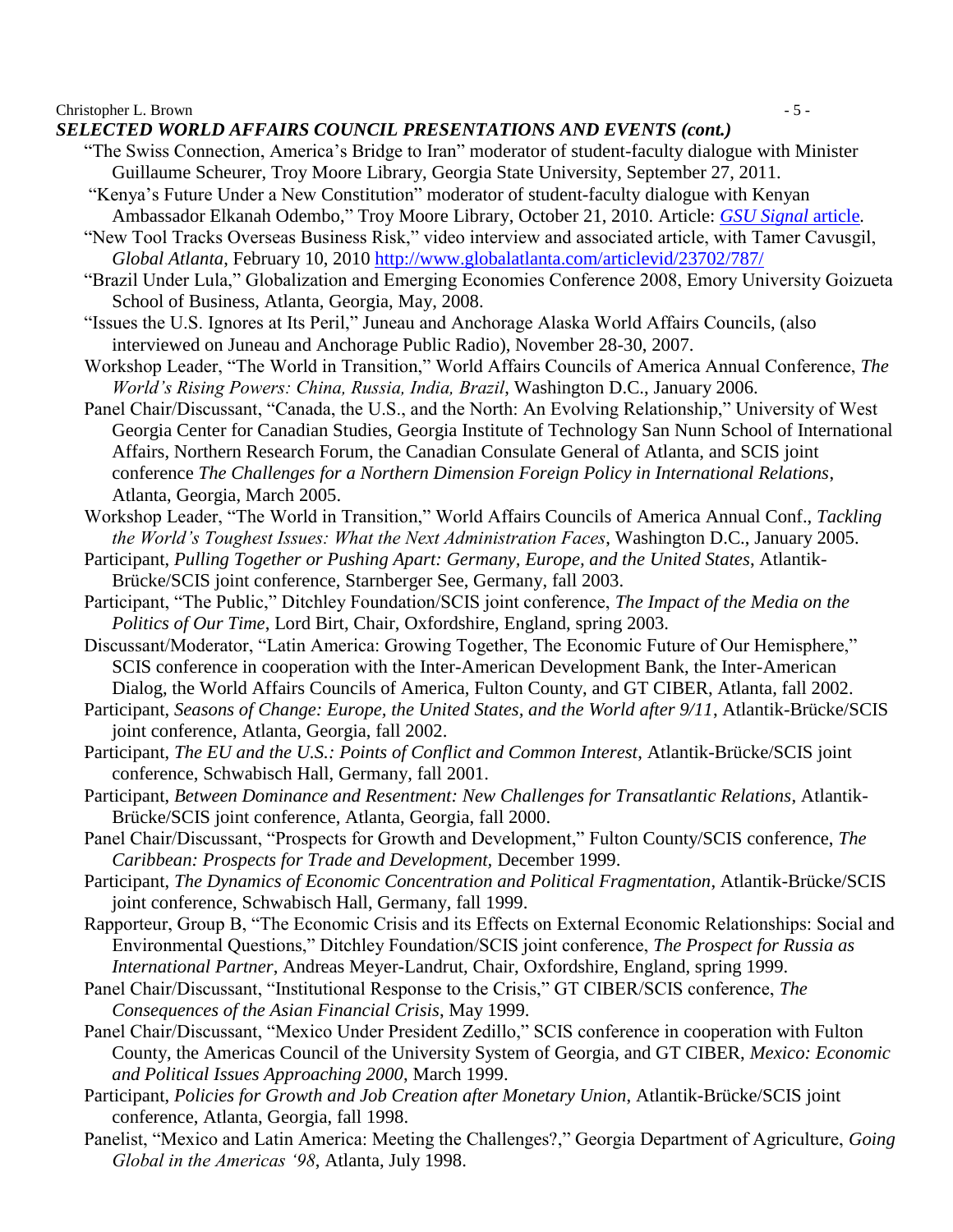Christopher L. Brown  $\sim$  6 -

# *SELECTED WORLD AFFAIRS COUNCIL PRESENTATIONS AND EVENTS (cont.)*

- Panel Chair/Discussant, "Brazil Under Cardoso," SCIS conference with the Council of the Americas, the Council for International Education of the University System of Georgia, and GT CIBER, *Brazil and the Southern Cone: New Dimensions in Hemispheric Relations*, Atlanta, Georgia, March 1998.
- Participant, *One Community? TransAtlantic Relations-North and South*, Atlantik-Brücke/Fundacion Repsol/SCIS joint conference, Madrid, Spain, fall 1997.
- Participant, "Poverty, Disease, and the Environment: Will these issues overwhelm the continent?" Ditchley Foundation/SCIS joint conference, *Sub-Saharan Africa: How Can the Developed World Help?*, Louis W. Sullivan, Chair, Atlanta, Georgia, spring 1997.
- "The Pros and Cons of NAFTA," University of Alabama Birmingham, First Annual Conference on Culture-Centered Human Services, Birmingham, Alabama, 1997.
- Panelist, Candidates Foreign Policy Forum, Georgia's 4th Congressional District, spring 1996.
- Participant, "Political Challenges Facing the Region," Ditchley Foundation/SCIS joint conference, *The Impact of Political and Economic Change in Latin America*, Donald Rumsfeld, Chair, Oxfordshire, England, spring 1996.
- Panel Chair/Discussant, "Success Stories in Latin America," SCIS conference in cooperation with the Inter-American Development Bank and the Regents' Global Center, *Latin America: An Emerging Global Player*, Atlanta, Georgia, spring 1995.

# *ACADEMIC CONFERENCES*

Presenter (with Mike Evans and Jeannie Grussendorf), "A View From The Front Lines: Building Adaptive Learning Courses For Large Section, Introductory Classes", OLC Innovate 2019, Denver, Col., April 2019 (forthcoming).

Panelist, "Digital Learning Innovation Award", OLC Innovate 2018, Orlando, Fla., November 2018.

- Presenter (with Jeannie Grussendorf), "Finding New Paths: Adaptive Learning in High Volume, Large Section Classes", WCET 30<sup>th</sup> Annual Conference, Portland, Oregon, October 2018.
- Presenter (with Jeannie Grussendorf), "Creating an Adaptive Course to Improve Student Success Rates", DLA 2018, Jekyll Island, Ga., June 2018
- Presenter (with Mike Evans, Megan Tesene, and Chantal Tusher), "Exploring and Implementing Adaptive Learning Courseware at Georgia State University", OLC Innovate 2018, Nashville, TN., April 2018 (unable to attend because of illness).
- Paper Presentation, "Starting the Conversation with the Numbers: Assessing the Robinson Country Intelligence Index in the Classroom," Southern Political Science Association, San Juan, Puerto Rico, January 2016.
- Chair, "Elections as Agents of Change," Southern Political Science Association, San Juan, Puerto Rico, January 2016.
- Participant, 2015 Global Forum for Responsible Management Education: 6th PRME Assembly, Manhattan, NY, June 2015.
- Paper Presentation, "Country-Risk Measurement and Analysis: A New Conceptualization and Tool," Southern Political Science Association, New Orleans, January 2014.
- Chair, "The Political-Economy of International Economic Institutions," Southern Political Science Association, New Orleans, January 2014.
- Paper Presentation, "Widening and Focusing Country-Risk Analysis: Expanding the Possibilities of State-Level Investigation," Midwest Political Science Association, Chicago, March 31, 2011.
- Panel Discussant, "Regime Types and Public Policy," Midwest Political Science Association, Chicago, April 1, 2011.
- Paper presentation, "States, Markets, Mexico and NAFTA," *International Studies Association-South*, Charleston, South Carolina, 1994.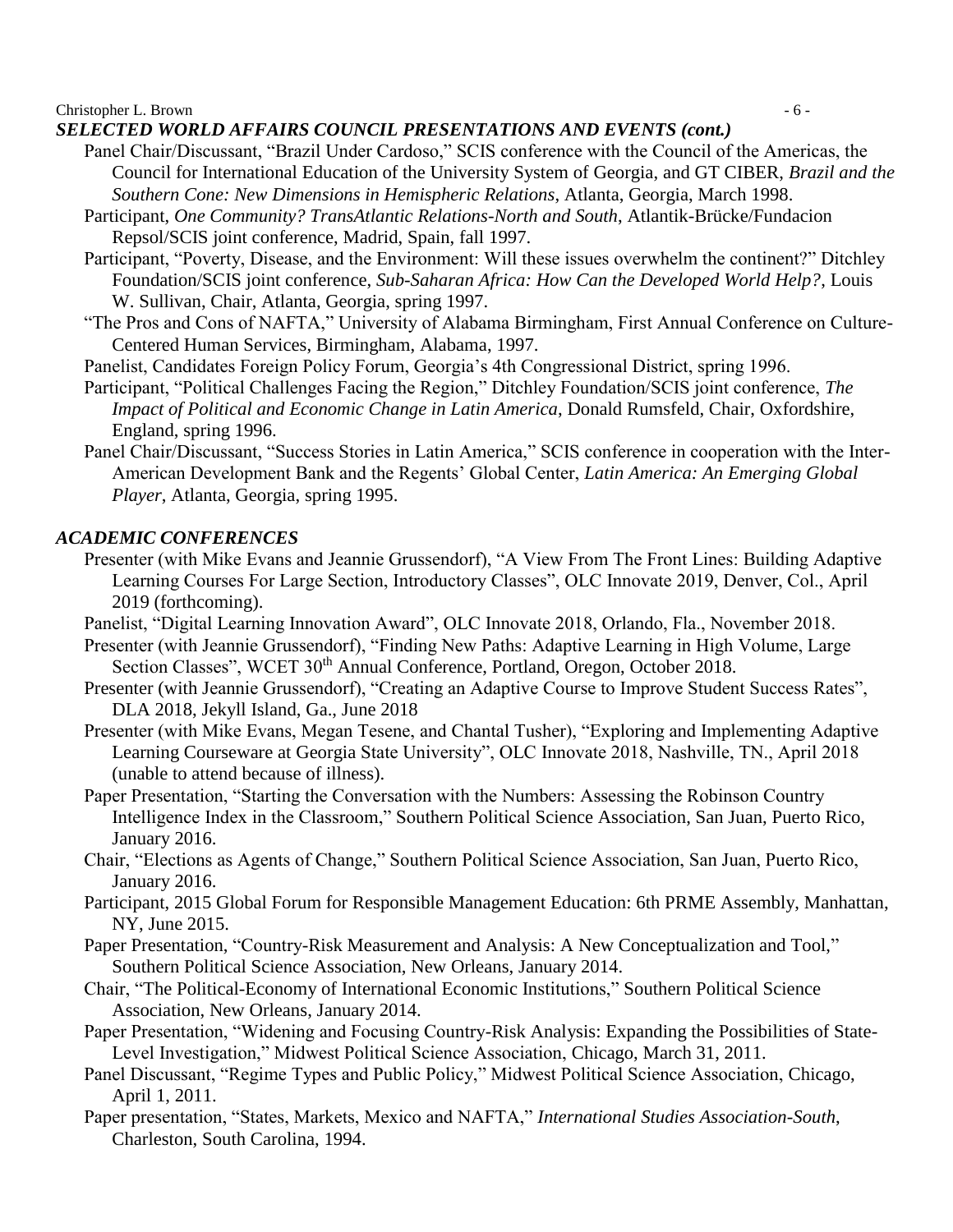#### Christopher L. Brown  $\overline{z}$  - 7 -

### *ACADEMIC CONFERENCES (cont.)*

- Paper presentation, "Mexican Politics in Hard Times," *International Studies Association-South*, Montgomery, Alabama, 1993.
- Paper presentation, "Freer Trade and the Environment: The Cases of Mexico and Venezuela," *International Studies Association-South*, Tampa, Florida, 1992.

### *SELECTED UNIVERSITY LECTURES AND ACTIVITIES*

Director-moderator, RCII Board of Advisors meeting, December 5, 2018.

- State-wide Webinar (with Jeannie Grussendorf), "Global Issues and Adaptive Learning", USG Precision Academics Workgroup, Nov. 7, 2018.
- Moderator, "Careers in Government: A Conversation with Charlotte Davis, Nicholas Smith, Mathew Pepper, and Holger Loewendorf", 25 Park Place, GSU, October 2018.
- Presentation (with Jeannie Grussendorf), "Global Issues, Adaptive Learning, and Improving Student Success Rates", CETL, Sept. 25, 2018.
- Moderator, "Careers in Government: A Conversation with Attorney General Chris Carr", 25 Park Place, GSU, April, 2018.
- Panelist, "Discussions from the Adaptive Front: Faculty Experiences with Adaptive Learning Courseware in the Social Sciences", CETL, April 25, 2018.
- National Webinar (with Jeannie Grussendorf), "Creating An Adaptive Course To Improve Student Success Rates", hosted by RealizeIt, April 12, 2018.
- Director-moderator, RCII Board of Advisors meeting, March 29, 2018.
- Faculty Affiliate, EMBA Residency course in Vietnam, Cambodia, and Thailand, January 2018.
- Faculty Affiliate, "Philosophy, Political Science, and Economics (PPE)," interdisciplinary program/major, 2017-present.
- Dissertation Committee Member, Michael Shea, 2017-present.
- Moderator, "Careers in Government: A Conversation with Thomas Gehl, Maureen Rhodes, and Julie Kerlin", Langdale 1076, GSU, Nov. 2017.
- Panelist, "Poverty, Inc.", university-wide discussion on the film "Poverty, Inc.", organized by the Jean Beer Blumenfeld Center for Ethics, Department of Philosophy, October 26, 2017.
- Participant, "RealizeIt Executive Summit", Chicago, Ill., September 19-20, 2017
- Director-moderator, RCII Board of Advisors meeting, September 22, 2017.
- Panel Chair and presenter, "Governance, Economics, Operations, and Society: The RCII and Country Intelligence Across the Curriculum", CETL Conference on Scholarly Teaching, Atlanta, GA, May 12, 2017.
- Participant, "Experiences in Adaptive Learning", Arizona State University, Tempe, Arizona, April 27-28, 2017
- Moderator, "Careers in Government: A Conversation with Hon. Kwanza Hall", 25 Park Place, GSU, April, 2017.
- Moderator, "Careers in International Affairs: A Conversation with Amb. Charles Shapiro", Langdale Hall, GSU, March, 2017.
- Director-moderator, RCII Board of Advisors meeting, February 16, 2017.
- Nominator, Michael Shea (RCII Manager and GRA; Political Science Doctoral student), [2017 Sparks](https://www.youtube.com/watch?v=BaRorq3cKEU&feature=youtu.be)  [Award Winner,](https://www.youtube.com/watch?v=BaRorq3cKEU&feature=youtu.be) Georgia State University.
- Faculty Participant, "Accelerated Adoption of Adaptive Courseware at Public Universities" grant (APLU/Gates Foundation; Tim Renick, Principal Investigator), 2016-2019 (\$15,750 stipend over three years).
- Program Director and Originator, "Ireland Boom, Bust, and... Boom Again?", GSU Study Abroad course in Ireland, Spring 2016 and Spring 2017 (\$2000 stipend).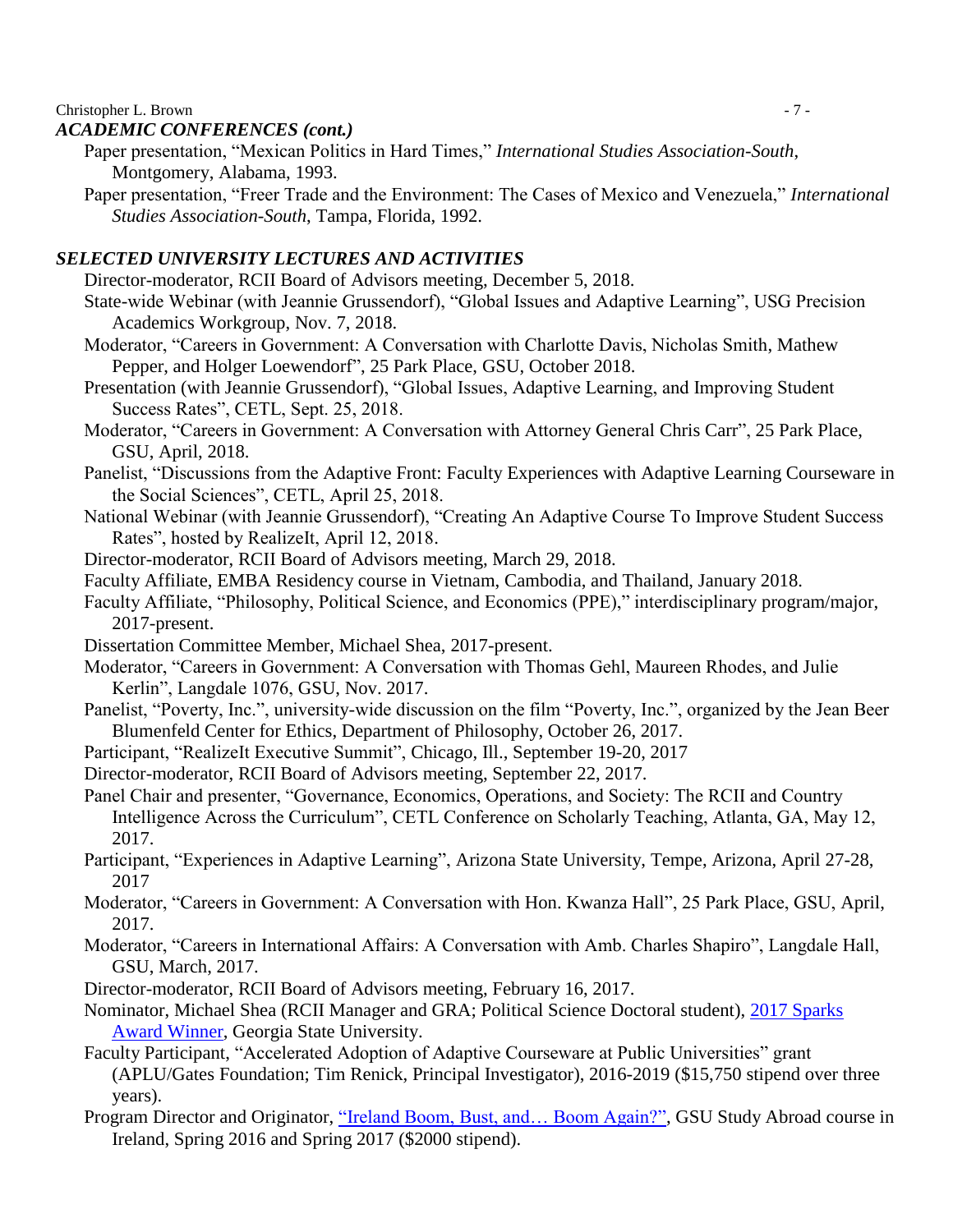Christopher L. Brown  $\sim$  8 -

### *SELECTED UNIVERSITY LECTURES AND ACTIVITIES (cont.)*

- Digital Literacy Innovation Fellowship, GSU Center for Instructional Innovation in partnership with the Honors College, academic year 2015-2016 (\$3000 stipend).
- EMBA Website Promotional Video, ["EMBA at GSU,](http://robinson.gsu.edu/emba/)" April 21, 2016.
- EMBA WSB Promotional Spot, "EMBA Sparks at GSU," April 11, 2016.
- Panelist, "The World Affairs Council, RCII, and Political Science", Political Science Dept. graduate student recruitment day, Mar 10, 2016.
- Panelist, "Non-Academic Jobs Graduate Colloquium," Political Science Department, Feb. 26, 2016.
- Panelist, "Non-Academic Jobs Graduate Colloquium," Political Science Department, March 2, 2015.
- Director-moderator, RCII Board of Advisors meeting, September 9, 2014.
- "Porting the Robinson Country Risk Index", GSU IS&T's "Cyberinfrastructure Day: Tools to Support Research Excellence", Centennial Hall Auditorium, January 24, 2014.
- "International Atlanta", GSU Pi Sigma Alpha Induction Ceremony, March 14, 2013.
- Moderator, "America's Future in a Dynamic Region: The Muslim World and the U.S. Election", discussion sponsored by GSU's Middle East Institute and Department of Religious Studies, November 1, 2012.
- Director-moderator, RCII Board of Advisors meeting, July 23, 2012.
- Participant, *Writing Across the Curriculum* workshop, Georgia State University, May 3-4, 2012 (\$2000).
- "The World Affairs Council of Atlanta, Career Opportunities, and Country Risk", GSU Freshman-
- Sophomore Political Science Honor Society, April 19, 2012.
- "The European Financial Crisis," Presentation to GSU Pi Sigma Alpha with William Downs and Seunghae Grace O, November 15, 2011.
- "Focusing the Lens on Country Risk in Egypt: A Presentation to Egyptian Scholars and Businessmen," GSU Buckhead Center, July and August 2011.
- "What's Next: A New Tool for Analyzing Country Risk" (with S. Tamer Cavusgil and Wayne Lord), GSU Robinson College of Business Executive MBA program, November 10, 2010.
- "New Approaches: Analyzing Risk and Opportunity in Emerging Markets" (with S. Tamer Cavusgil), GSU Robinson College of Business Executive MBA program, January 26, 2010.
- "The Robinson Country Risk Index," GSU Political Science Department Departmental Colloquium, 2009.
- "Globalization in Atlanta," University of Georgia, Sigma Iota Rho Induction, 2009.
- "Change and Challenge in Latin America," Georgia Gwinnett College, 2008.
- "South Asia and the United Nations," University of the South, Sewanee, TN, 2006.
- "India and the U.S.," Brenau University, 2005.
- "South Asia at a Crossroads," Oxford College, Emory University, Arts and Letters Series, 2005
- Discussant, "Forms and Trends in Regional Cooperation and Innovation," European Union Center of Georgia and Georgia State University conference, *Regionalism in the European Union*, Atlanta, Georgia, April 2001.
- "The U.S. and Latin America" Clark-Atlanta University, Department of International Affairs and Development, 2000.
- "Historical Roots of Democracy in Latin America," Clark-Atlanta University, Department of International Affairs and Development, 2000.
- "Understanding the Summit of the Americas: Contemporary Latin America in Perspective," Clark-Atlanta University, Department of International Affairs and Development, 1998.

# *CORPORATE TRAINING*

- Presenter, Certificate Program in Emerging Market Strategies, a partnership between the Robinson College Executive Education Program and the World Affairs Council of Atlanta, Dec. 12-16, 2012.
- Presenter, "Latin America in an Uncertain World," Wachovia's International Corporate Banking Executive Committee meeting, June 2002.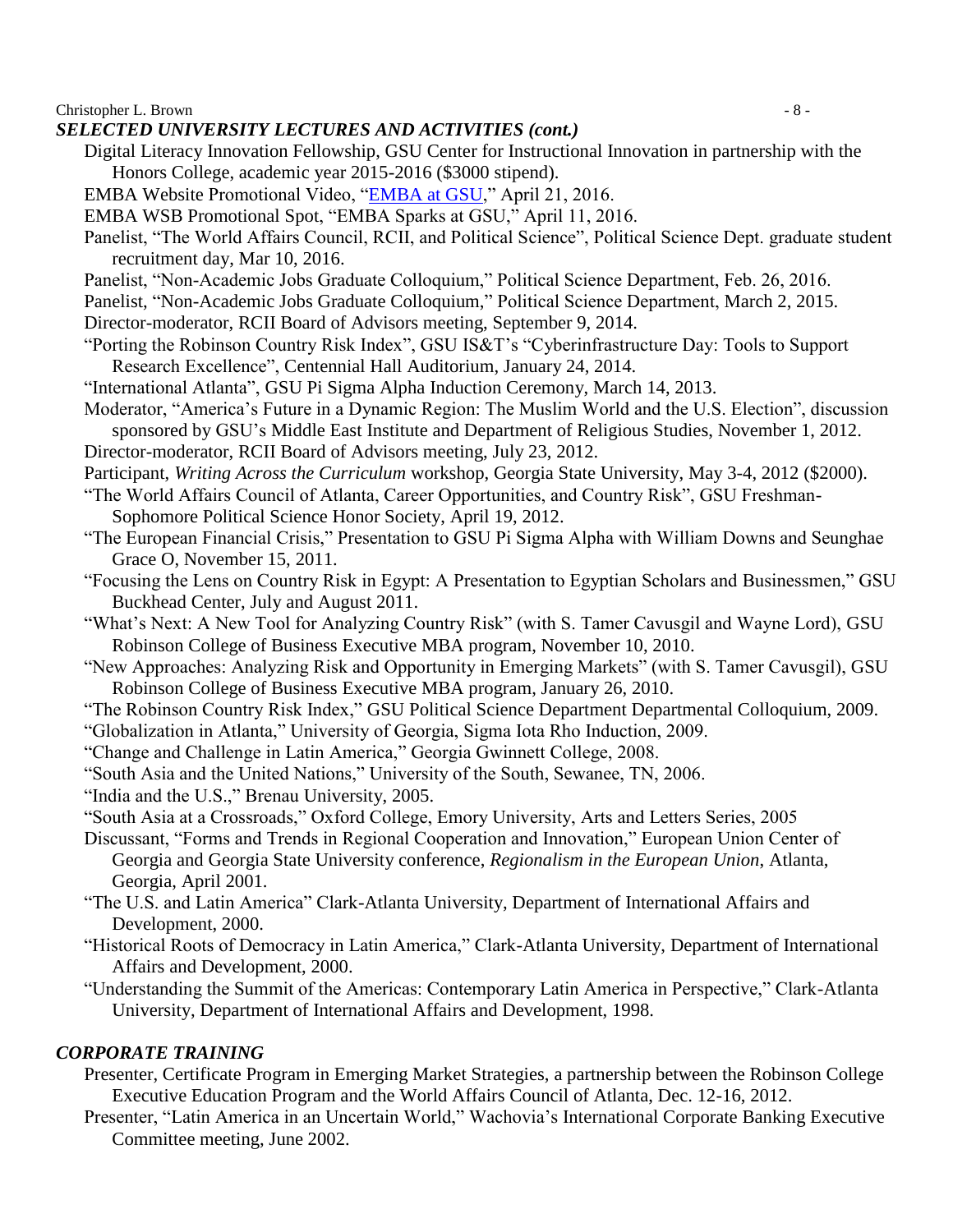# Christopher L. Brown  $\sim$  9 -

# *CORPORATE TRAINING (cont.)*

- Series leader, co-developer, and lecturer on "Economics," *Latin America Study Series* (a four evening study series for business executives at SCIS), fall 2001.
- Training workshop co-developer, *SCIS Two-Day Management Training Workshop on Latin America and East Asia for Chubb Group of Insurance Companies*, January 2001.
- Training workshop co-developer and session presenter on "Economic Development," "Regional Integration," and "The Environment," *SCIS Two-Day Management Training Workshop on Latin America for Home Depot*, February 1999.
- Training workshop co-developer and session presenter on "Economic Development," "Regional Integration," and "The Environment," *SCIS Two-Day Management Training Workshop on Latin America for Siemens Energy and Automation*, January 1998 and August 1998.
- Course co-leader, discussant, and lecturer on "Economics," *SCIS Area Studies Series: Latin America in Transition* (a seven part series for business executives), spring 1997.

# *TEACHER PROFESSIONAL DEVELOPMENT WORKSHOPS*

"World Affairs, Atlanta, and Country Intelligence", Woodward Academy, 2014.

"Latin America Today," Atlanta Federal Reserve, Atlanta, GA, 2009.

"Europe Today," Atlanta Federal Reserve, Atlanta, GA, 2008.

"Latin America in the 21<sup>st</sup> Century," Atlanta Federal Reserve, Atlanta, GA, 2008.

"Updating the World," Naples Council on World Affairs, Naples, Fla., 2006.

"Updating the World," Global Center of Greater Cincinnati, Cincinnati, Ohio, 2006.

"Updating the World," World Affairs Council of Greater Jacksonville, Jacksonville, Fla., 2006.

- "The World in Transition," World Affairs Councils of America/*World in Transition* Flagship Program National Workshop, Washington D.C., 2005.
- "East Asia in Transition," Georgia Council for the Social Studies, Athens, Ga., 2005.
- "World in Transition," World Affairs Council of Greater Jacksonville, Duval County In-Service Day, 2005.

"The Hovering Giant: The U.S. and Latin America," City of Atlanta Teacher Workshop, Atlanta, 2005.

- "South Asia by the Numbers," Georgia Council for the Social Studies, Athens, Ga., 2004.
- "The World in Transition," Dekalb County Teacher Workshop, Atlanta, Georgia, 2004.
- "South Asia and the World," Pacific and Asian Affairs Council, Honolulu, Hawaii, 2004.
- "South Asia in Transition," World Affairs Council of Pittsburgh, Pittsburgh, Pennsylvania, 2004.

"South Asia in Transition," World Affairs Council of Greater Dallas, Dallas, Texas, 2004.

- "South Asia… From Sonia to Osama," City of Atlanta Teacher Workshop, Atlanta, Ga., 2004.
- "Africa in Transition," National Council for the Social Studies, Chicago, Illinois, 2003.

"Latin America Reaches the 21st Century," State of Georgia Teacher Workshop, Macon, Ga., 2002.

- "The War on Terrorism," City of Atlanta Teacher Workshop, Atlanta, Ga., 2002.
- "Crime, Corruption, and NAFTA in Mexico," State of Georgia Teacher Workshop, Macon, GA, 1996
- "Mexico and the Yucatan," MayaQuest Teacher Workshop, Atlanta, GA, 1996.

"NAFTA and the Environment," UGA's Taft Seminar for Teachers, Athens, GA, 1993.

# *OTHER COMMUNITY LECTURES AND PRESENTATIONS*

"The United States and Trade", Buckhead Great Decision Series, January 30, 2017.

"The United States and Trade", St. George Village Great Decisions Series, February 20, 2017.

"Political Economy and Global Markets", Center for Life Enrichment, Highlands, NC, June 18, 2016.

"The Future of the UN", Buckhead Great Decision Series, Feb. 1, 2016.

- "The Future of the UN", St. George Village Great Decisions Series, April 4, 2016.
- "What do we do about the Syrian Refugee Crisis?" panel guest on "Two Way Street" with Bill Nigut, Georgia Public Broadcasting, September 26, 2015.

"GSU Political Science Interns", Georgia Professional Lobbyist Association meeting, December 15, 2014.